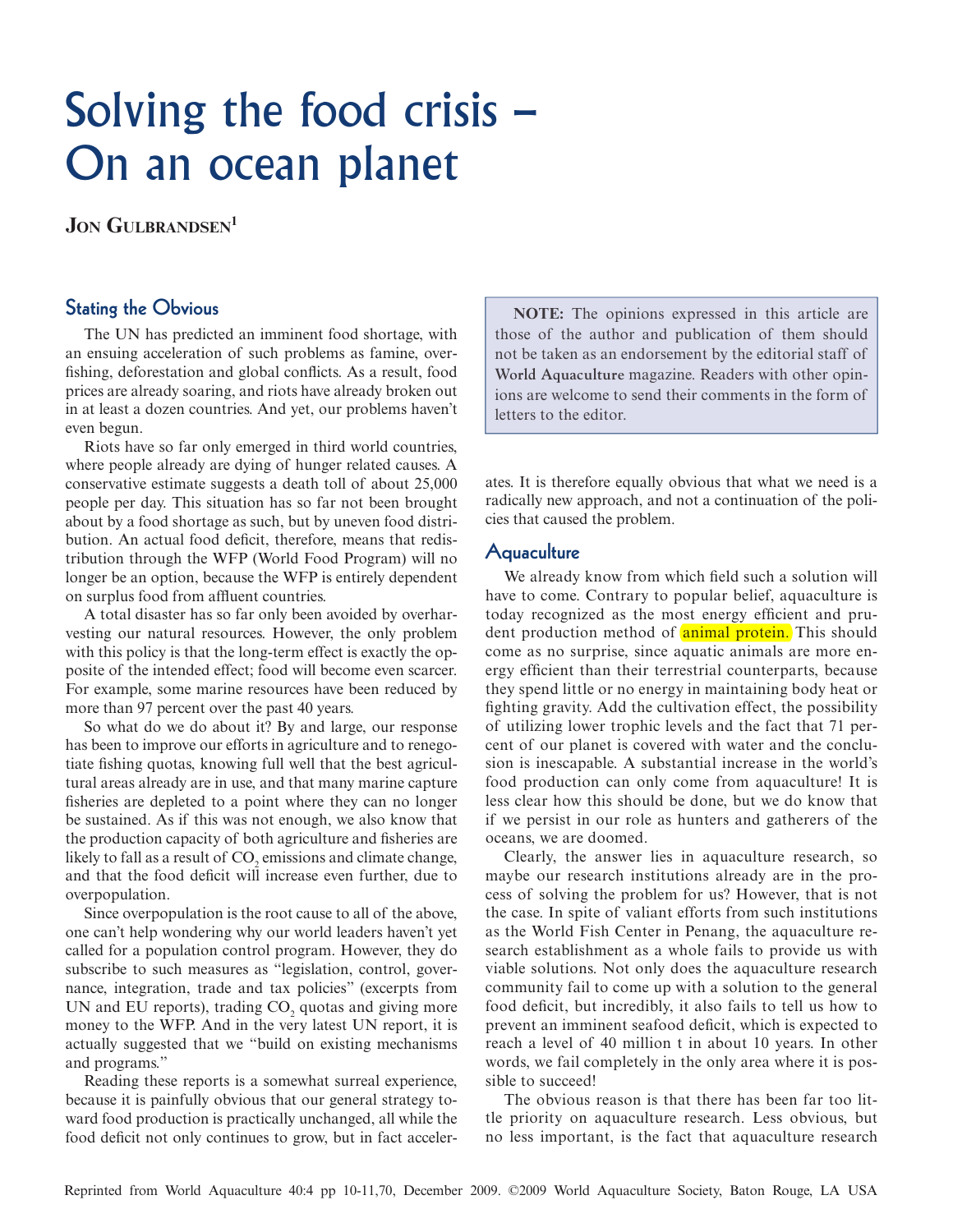is wholly inefficient and ineptly organized. The result is, among others, that we pursue development programs that have little or no chance to succeed. Examples from the European scene are the halibut program, the scallop program, a sea ranching program for salmon and the wolffish program. Some 25 years after the inauguration of these programs, little or nothing has been achieved, but perhaps more disturbingly, there is no public or political reaction. This raises yet another question; how can such complete failures escape the scrutiny of the public eye for so long?

### Stating the Not-so-Obvious

The answer is that researchers initiated these programs themselves, but by the time they had become skeptics, the programs had been politicized, and all criticism was swiftly confined to the corridors. The reason is simple; if you want governmental research money, then pick a field that agrees with governmental research policies. If you don't, you're dead. Thus, Atlantic halibut became a politically correct species, in pretty much the same way as Brabazon and Concorde in their time became politically correct airplanes. To understand how this is possible, it is necessary to take a brief look at the dynamics behind aquaculture research policies as a phenomenon.

#### Management

It is deadly serious when governments resort to such feebleminded measures as legislation, control, governance, integration and WFP donations in the face of a global food shortage. But it is even more serious that they turn down new ideas with references to protocol, without even looking at them. Protocol means that the rules are such that the UN cannot consider new ideas unless they are presented by national governments, which in turn cannot consider new ideas unless they are presented by certain governmental institutions, which not surprisingly, are committed to current governmental policies that are based on old ideas! Unbelievably, the UN still called for new ideas after the food conference in Rome last summer. I asked my own government whether they had come up with any suggestions, and their answer was that they "support the UN Comprehensive Framework for Action."

This form of pretzel logic is not only maintained by bureaucrats, which is to be expected, but by politicians as well, who seem to be caught up in the greater bureaucracies of the UN and the EU. To make things worse, they are tangled in a constant battle with ill informed environmentalists, who claim that aquaculture is a waste of resources, because nonmarketable fish are used as fish feed! Right, but the alternative of course, is to leave it to nature to process the same resources with a poorer results, feed it to poultry and pigs again with a poorer result, or turn to eating baitfish and zooplankton rather than farmed fish. Oddly enough, these options are not mentioned in the public debate.

As a result, our politicians are paralyzed, and feel more comfortable addressing peripheral issues than fundamental ones. As an example, certain Norwegian politicians resort to gender politics and educating African farmers when confronted with a looming food deficit. Now, you can allow yourself to be amused by this, but the harsh reality behind it is that our politicians have no intention of coming to grips with the problem. In the following portion of this essay, however, I will attempt to present a breakdown of the core problems, and give a solution in the form of a work model.

#### **Coordination**

I know from experience that scientific knowledge is quite often not even accessed when important political and financial decisions are made, so there are most likely two reasons for our predicament: Firstly, aquaculture research is generally politicized and poorly coordinated, while research institutions are highly specialized and are left to compete rather than cooperate. Hence, both creativity and cooperation suffer, while the totality is lost and fundamental questions are never asked. Secondly, the worlds of science, finance and politics have different agendas and, thus, possible synergies among these three worlds are also lost.

The result is politicized science that is bidding for money and that politicians and investors operate alone with very limited knowledge. The effect is that neither the individual nor the combined capacity of science, finance and politics are exploited and we have effectively become inefficient in an area that requires full efficiency if we are to solve maybe the most important problem of our time.

# A Solution

However, there probably is a solution, and it begins by recognizing three basic premises. First, existing knowledge is used more efficiently through coordination than through competition, because a coordinated research environment can allow itself to 'know' that some measures are more likely to be effective than others. This is not necessarily true of an uncoordinated and competitive research environment, which will tend to maximize the use of its own expertise, rather than attempting to maximize the overall result by employing the most relevant expertise. Secondly, the art of hypothesizing is better left to scientists than politicians, and thirdly, knowledge will be more useful when made available to both politicians and investors. By using this insight, it is possible to define an area in which optimal synergies among science, politics and finance can be maintained continuously. This can be done in a variety of ways, but allow me to suggest a general approach, followed by two examples.

Begin by accessing an R&D network, and ask which scientific solutions are the most effective with respect to any given task or problem. This will leave us with a list of prioritized scientific measures, of which some will be more promising than others. Today, such priorities are generally not made. Secondly, take the best suggestions to an experienced market-economist, preferably with an investor network for a similar analysis and exclude less profitable ventures. Next, take any remaining ideas to an experienced politician with an international network, because marine resources are international by nature, plot and rank syner- *(Continued on page 70)*